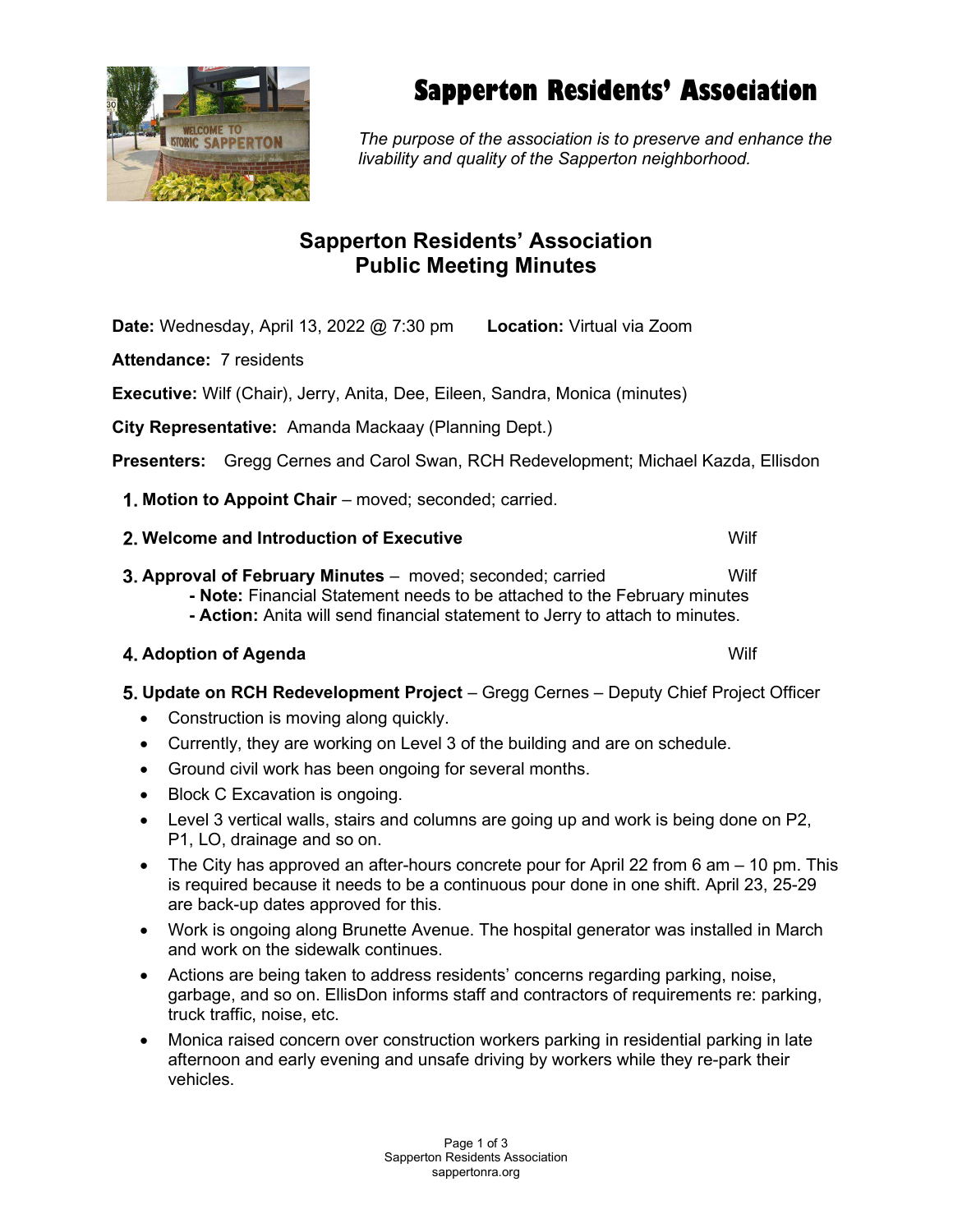- Another resident raised concern over the crosswalk in front of RCH on E. Columbia Street being dangerous due to the back-up of truck traffic causing dangerous traffic and driving behaviour.
- Michael Kazda said that with the Excavation for Block C, a milestone was completed and concrete trucks should not be queuing there anymore.
- He also said that construction workers should not be reparking their vehicles in late afternoon as their shifts are done by then.
- Anita raised concern over garbage and food being left by workers on side streets. ED is trying a re-education campaign for their workers, asking them not to eat in front of the E.Fry building. Dee raised concern over the mostly male workers hanging out in front of a building where vulnerable women live and often come outside for fresh air or to smoke.
- ED is asking the City to allow them to put temporary picnic tables at Sapperton Park for workers to eat and take their breaks. ED has offered to pay for these picnic tables. Dee suggested that the RA support this initiative by writing a letter in support to Council.

#### 6. Update on Ongoing Projects in Sapperton – Amanda Mackaay (new City Staff liaison to RA)

- A. Brewery District Building #8 development permit has been issued. This is for a 30 storey mixed use high-rise, which includes 232 strata units with commercial/retail at the bottom.
- **B. Keary Street townhome** project this project is nearing the end of the consultation process. It will include 9 units and will likely be going to Council for approval later this Spring.
- C. 408 E. Columbia Street building the builders are aiming for occupancy in late Spring.

#### **7. Lower Sapperton Traffic Calming Measures Initiative Monical Contract Contract Contract Contract Contract Contract Contract Contract Contract Contract Contract Contract Contract Contract Contract Contract Contract Contr**

- Monica H. provided an update on this initiative, specifically the second TCI workshop in March, in which numerous residents participated. Brennan presented a revised version of the proposed TC measures and residents provided feedback.
- Jacob H. raised the issue of the intersection at East 8th and Richmond Street. He would like this intersection raised in a future discussion.

#### 8. Community Policing Report **Sandra** Sandra Sandra Sandra Sandra Sandra Sandra Sandra Sandra Sandra Sandra Sandra Sandra Sandra Sandra Sandra Sandra Sandra Sandra Sandra Sandra Sandra Sandra Sandra Sandra Sandra Sandra Sa

- The minutes from the recent Community Policing meeting were attached to the newsletter for residents to read.
- Sandra told everyone about the NextDoor App, which has lots of information about what types of activities are going on in the neighbourhood.
- There are a number of catalytic converter thefts happening in the neighbourhood.

#### 9. Proposed Idea: Spring Clean-up in Sapperton Monica

 We haven't done a Trash Mob style community clean-up since before the pandemic. Given the amount of trash on the ground, especially discarded masks, it seems a good time to organize one. Perhaps it could be a "neighbourhood challenge" style clean-up in which people sign up to clean their block within a week period. We could reach out to Urban Academy and RCH to help with this.